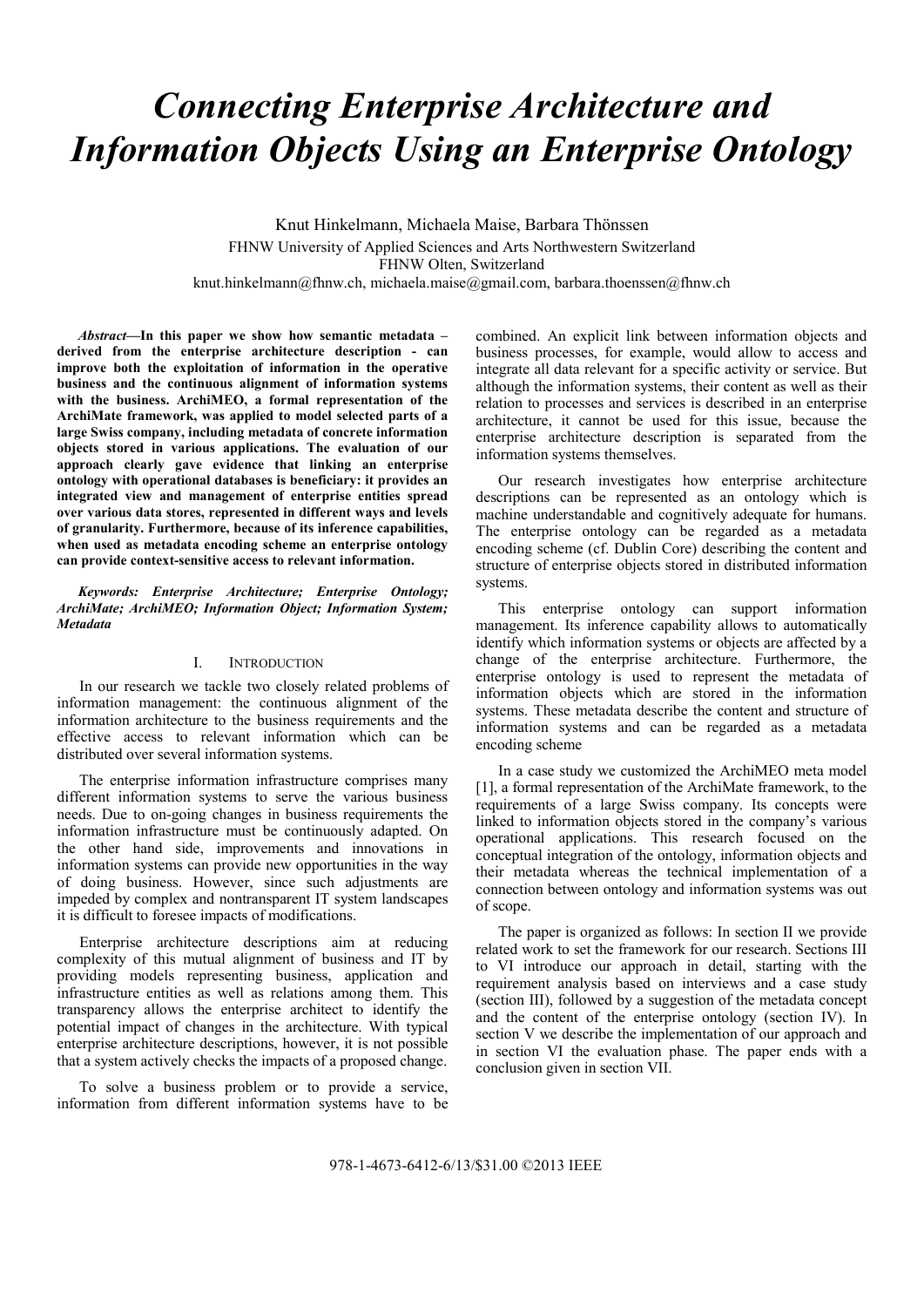## II. THEORETICAL BACKGROUND

According to [2] the most dominant problem, stated in scientific as well as in popular science on enterprise management, is complexity and how it can be managed. Dietz claims that because of the complexity of enterprises a conceptual model is needed that "only shows the essence of the operation of an enterprise" and therefore "the model abstracts from all realization and implementation" [2, p. 8].

Enterprise Architectures can contribute to dealing with change and complexity [3]. There are a wide variety of Enterprise Architecture Frameworks [4], two of the most prominent are the Zachman Framework [3] and TOGAF [5].

Basically, there are two different notions of enterprise architecture. One perception is as a high level abstraction (of reality) with the purpose of reducing complexity and increasing stakeholder's understanding and communication (amongst others by [2], [3], [6]). The other, more recent notion of enterprise architecture focuses on integration for example [7], [8] and [9].

According to ISO/IEC/IEEE 42010 an "Architecture Description (AD) is an artifact that expresses an Architecture. Architects and other system stakeholders use Architecture Descriptions to understand, analyze and compare Architectures, and often as 'blueprints' for planning and construction" [10]. Though Chen et al. refer to work of the Open Group for practical principles [6], there is still no clear definition of what a good enterprise architecture description is. Johnson et al. explain this by showing the various purposes an enterprise model can be used for [11].

Kang et al. [12] criticize Enterprise Architecture (descriptions) for the lack of detailed models of the components, the vagueness of the modeled relationships between the components and the lack of a model for implementation. Also for [13] expressiveness and formality are missing from enterprise architecture models and, because of this there is only a limited degree of automation. Therefore the authors introduce "an approach of increasing the level of automation of BPM [Business Process Management] by representing the various spheres of an enterprise using ontology languages and Semantic Web Services frameworks" [14 p. 2].

As the investigated research showed, enterprise architecture description cannot be regarded without considering the 'language' it is expressed with. According to the ISO/IEC/IEEE 42010 standard an Architecture Description Language (ADL) is *any form of expression* for use in Architecture Descriptions [10]. More expressive ADL allow for a broader and utilization. In the specification of the ArchiMate specification we can read: "As information systems play a more active role in the management and operations of an enterprise […] departing from their traditional role as simple repositories of data, information systems must now […] not only answer queries with what is explicitly represented in their Enterprise Model, but must be able to answer queries with what is implied by the model." [19, p 123]. To live up to these expectations, enterprise ontologies seem to be an appropriate way to represent enterprise architecture knowledge.

Enterprise Architecture Modeling (and description) and enterprise ontology modeling have long been developing independently and only recently started to be merged [15].

Allemang et al. [16] built the Federal Enterprise Architecture Reference Model Ontology (FEA-RMO). Even though they provide a lot of insights about dealing with problems, modeling an EA as ontology it is limited with respect to general use and content. Kang et al. criticize that "Although FEA-Reference Model Ontology (FEA-RMO) […] is proposed in order to share meanings of FEA reference models, it is nothing but the model which describes FEA reference models with Web Ontology Language (OWL). It is only for FEA reference models and is short of concrete method to share common meanings of Enterprise Architecture components" [13, p. 1457].

In order to address the problem of matching a citizen's needs with available public services, Goudos et al. [17] created an ontology based on the Governance Enterprise Architecture (GEA). The approach lacks some important points: the GEA is not implemented by a Public Administration and it does not consider various knowledge levels. In [8] we consider this the crucial point, as an EA is not necessarily used throughout a company as monolithic construct. That is especially true with respect to the increasing number of virtual enterprises.

Enterprise ontologies, described by RDF or OWL, can be queried with SPARQL, an RDF language developed by the World Wide Web Consortium (W3C) [18]. This query language was amongst others applied by [17] to make queries from the GEA ontology (OWL file as knowledge base) or by [19] to retrieve RDF data from the knowledge base. SPARQL provides several query forms, e.g. the SELECT clause which defines variables that appear in query results and the WHERE clause which contains triple patterns (similar like RDF triples with subject-predicate-object) that are matched against the data [20].

ArchiMate is a standard modeling language for describing enterprise architecture [21], [22]. The ArchiMate language aims to support enterprise architects in describing, analyzing and visualizing the relationships among business domains in an unambiguous way. ArchiMate provides a graphical representation of its language elements based on UML class diagram but customized and limited to a small set of modeling constructs in the interest of simplicity of learning and use. The possibility of extending and refining ArchiMate is particularly important because of the heterogeneity of models present in an enterprise, with varying degrees of maturity and the difficulty to determine their interrelations and the need to do so [23]. Hence, ArchiMate provides a sound basis for describing enterprise architecture but lacks of machine processability.

However, there is no common agreement on which architecture layers, which artifact types and which dependencies constitute an enterprise architecture [24]. Aier et al. [25] provide an overview on enterprise objects companies describe in their enterprise architecture. Besides business processes, descriptions of applications and information objects are considered predominantly important. The ArchiMate framework, for examples, defines information objects on the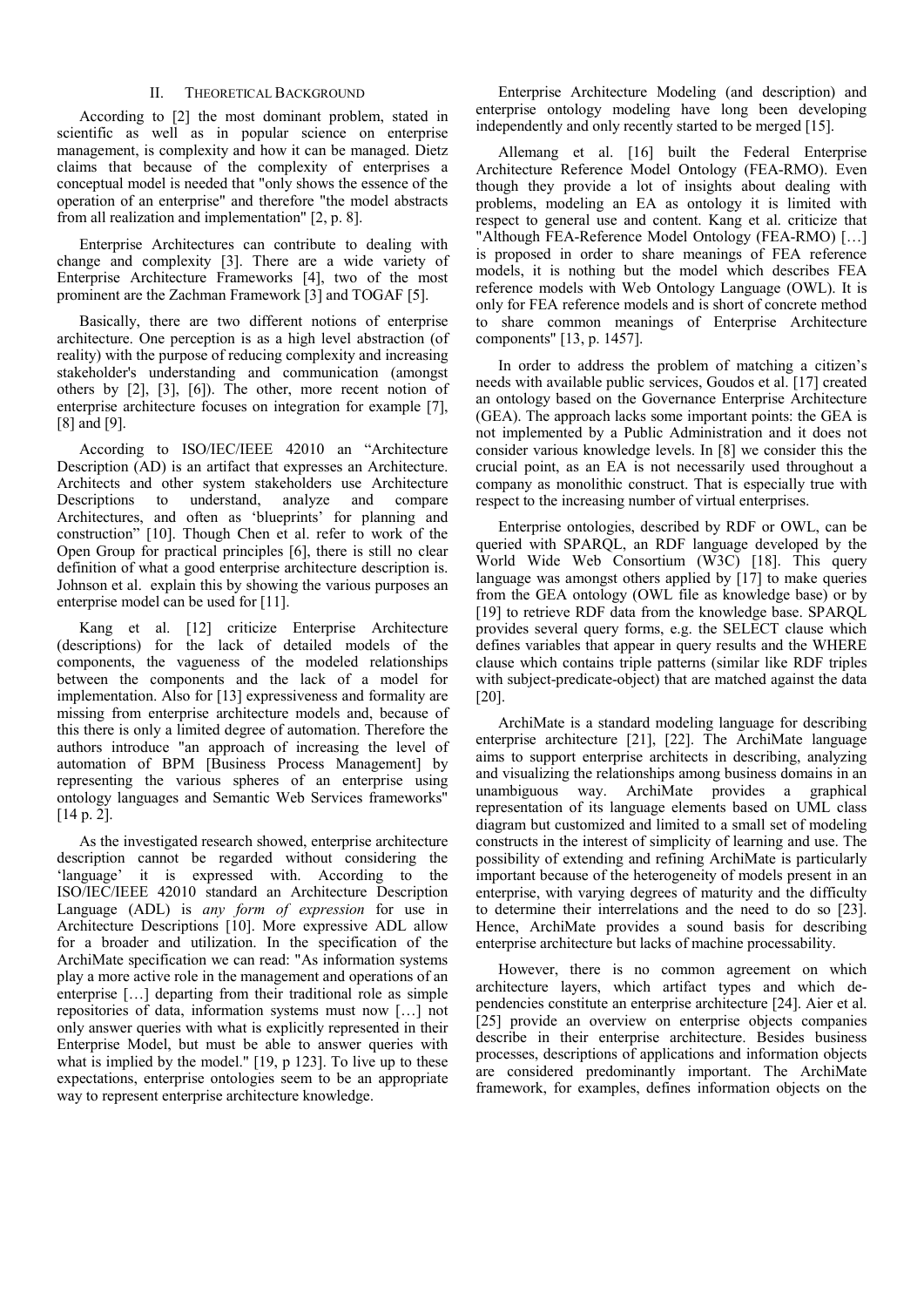business, application and technology layer as business objects, data objects and artifacts, respectively.

Although the Enterprise Architecture Description allows for representing information objects, companies do not use them for operational purpose such as combining information from different information systems to solve a business problem. The descriptions remain separate from the information objects they represent. Thus, although master data management (MDM) has percolated up as a corporate priority and an increasingly important trend [26] using Enterprise Architecture Description has not been taken into account.

For our research we applied the General Methodology of Design Science Research [27] which comprises five phases:

- the problem awareness
- suggestion
- development
- evaluation and
- conclusion.

Data collection for the problem awareness and the evaluation is based on interviews with practitioners and a case study approach.

The five phases are described in detail in the subsequent sections of this paper.

#### III. AWARENESS OF THE PROBLEM

The awareness phase consisted of two sub-phases. First, in order to identify and understand the problems in practice and requirements on how to address these problems, literature was reviewed and interviews were conducted with practitioners who work at a large Swiss company operating in several countries. They were carried out in a semi-structured manner to increase problem awareness and to find out how processes or the organization can be supported with an enterprise architecture description, represented in an enterprise ontology. Focus of the questions was on generic problems that could occur in various areas of information management. Results of the interviews were the identification of

- different categories of problems as well as
- several application scenarios that could serve as a basis for the case study to be considered in our approach.

Then, in order to prove our approach under real conditions a detailed intensive study of the requirements of an organizational unit was conducted that stresses factors contributing to its success or failure. Based on the case study domain-specific information objects and their relations were identified. For this purpose further interviews were conducted with employees of the respective organizational unit.

## *A. Interviews*

#### *1) Interview Participants:*

Interviewees were selected from various departments of a Swiss company using purposive sampling [30], i.e. necessary qualities of interviewees were defined and then, based on this, interviewees were selected. The interviewees should be

concerned with implementation, management or maintenance of information systems from various areas. Required qualities of interviewees are, for example, knowledge of information systems that are in use in a specific area or awareness of both operative and strategic activities in a specific area.

To get a broad overview of problems in the enterprise, we chose interviewees who work in different areas (e.g. information systems management/administration, master data, finance, human resources, or sales) and with different types of information systems (e.g. Enterprise Resource Planning ERP, Customer Relationship Management CRM, or Document Management System DMS). The starting point for finding appropriate interviewees were documentations and information about applications and organization structure (e.g. organization charts for departments, units, divisions etc.) and a database of information systems (in the following referred to as IS database) that are used in the company.

### *2) Interview Questions:*

The interview questions focused on generic problems that could occur in various areas – e.g. frequency of adaptations in the information systems landscape due to new requirements, identification of systems that are affected by changes of another system or redundancies or inconsistencies of data.

#### *3) Interview Results:*

Finding needed information is a problem that occurs in various areas such as sales or human resources (e.g. recruiting process). According to [31] in Switzerland almost 20% of working time is lost for searching for information. Statistics form the USA show even worse results [32].

Information is distributed in several systems and often no guidelines exist about what has to be stored where. Furthermore, descriptions of the content of these information systems are not standardized and knowledge of experts (e.g. project managers) is not externalized but locked in their heads.

It is also difficult to identify which systems are affected by changes (e.g. when a new customer was added in an ERP system it needs to be determined in which other systems information about customers is kept). In general, business processes are not harmonized with respect to the information systems that are used. One business process is related to the Enterprise Resource Planning (ERP) system to retrieve customer information; the other process is related to a Customer Relationship Management System (CRM) for the same purpose.

Within the company the sales department stores similar data objects in a CRM and an ERP system, which leads to double data collection and hence to decreasing data quality due to redundancies and maybe inconsistencies.

#### *B. Case Study*

#### *1) Selecting the Case Study*

The decision for a scenario for the case study was made according to various criteria. The scenario should include different types of data (structured data vs. unstructured data, transactional vs. aggregated data) and several types of information systems covering various use cases. Furthermore,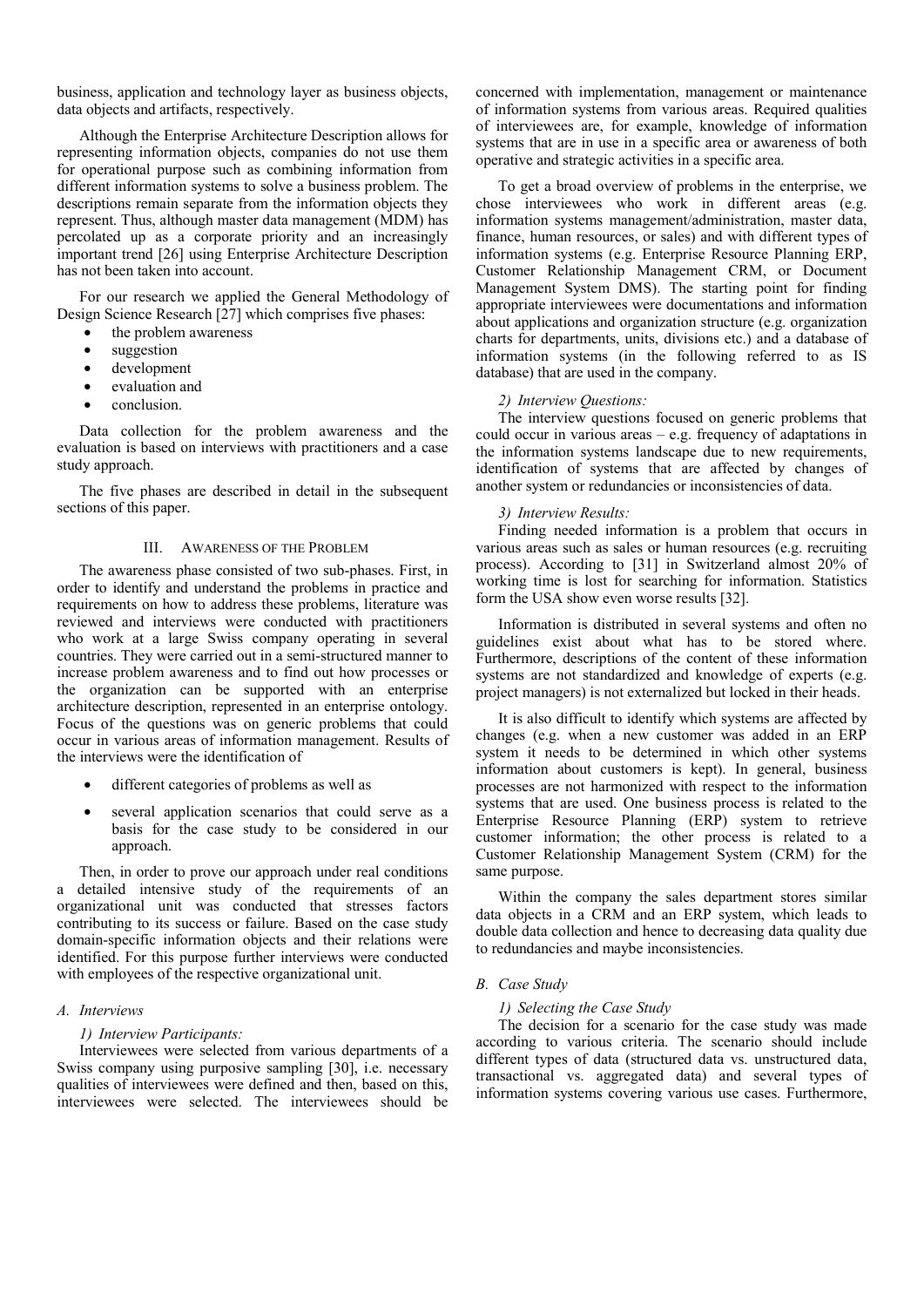different types of users (end user, system administrator, IS project manager, etc.) should be involved.

For the case study we considered four scenarios in the HR department, accounting, manufacturing and sales, respectively Finally, the decision was taken in favor of a sales scenario because it best meets the criteria. The sales scenario covers various different types of information systems (customer relationship management CRM, enterprise resource planning ERP, document management DMS, and management information systems MIS) holding heterogeneous types of data (structured data, unstructured data, transactional data, aggregated data). There are different types of users (system administrators, end users, "power user"). The number of applications is broader in the sales department than in the scenarios considered for HR, accounting or manufacturing. The processes in the accounting scenario were mainly supported by the ERP system and thus hardly met the criteria of covering different types of data and information systems. The HR scenario was not selected for this study because it was using only few and very specific applications.

Based on the results of the requirements analysis the sales scenario was selected as case study. The case study (containing several use cases) was set up during the suggestion phase by conducting some further interviews as described in this chapter.

## *2) Scope of the Case Study*

The *case study* aimed at finding out tasks of the *people*, information systems used to accomplish the tasks, major information objects, attributes that are necessary to describe the information objects and typical queries for retrieving information objects. Most important was to find out the reasons for the problems in finding the needed information.

In the sales department, various information systems are used (CRM, ERP, DMS, MIS, and some company specific applications) which all contain relevant information objects (e.g. sales order, customer quotation, potential demand, customer invoice, product, deployed product, customer, customer visit).

In addition to the analysis of information systems and process documentation, interviewees from the sales department were selected with purposive sampling. They were concerned with information systems as users who need to retrieve data for daily business, as power users or system owners who are also in charge of supporting system development from the business side. These are the perspectives and roles covered by the interviewees:

- Sales engineers are responsible to sell services or products and to identify potential customer needs (e.g. maintenance service, modernization, or retrofits).
- Sales managers communicate between factories and sales offices in terms of strategic reconciliation of product prices.
- Market managers monitor the marketing channel management, identify channel partners and conclude contracts.
- The administration manager is in charge of order handling, controlling and reporting of financial figures to other areas such as accounting.
- The system administrator initializes IS implementations and system upgrades, launches new releases and communicates with external suppliers.

## *3) Results of the Case Study*

The interviewees mentioned several problems, for example:

- retrieving documents that need to be attached to customer quotations is very time consuming since it is often difficult to find relevant customer documents in DMS;
- it is complicated to retrieve information about deployed products (stored in a dedicated system for deployed products) which often must be enhanced by additional information from other sources;
- due to the amount of information systems it is difficult for sales people to find their way around;
- information need to be collected from several applications which is time consuming.

## *C. Use Cases*

The following use cases emerged from the interviews and were selected as case study components.

- 1. Sales engineers for services have to identify products deployed at customer's sites that may need maintenance services.
- 2. Market managers have to identify potential demands (stored in a dedicated application) that belong to his/her area of responsibility (i.e. specific product group, customers from specific country) which are due within a specified time frame and come from customers with good payment morale. Furthermore, in order to prepare customer quotations for identified potential demands, appropriate customer documents need to be retrieved.
- 3. In order to avoid double data creation, information systems managers have to find information objects that are created in more than one information system. In some cases, data are required in several information systems. Hence, an interface should be set up between two systems so that data needs to be created in only one system and be copied to another other system.
- 4. If an interface is set up, employees who are responsible for creating data must be identified and informed about the system change.
- 5. For sales people, in the CRM system links to reports in Business Warehouse should be set up. For that reason, relevant reports which are interesting for sales people need to be identified.

These use cases cover different perspectives (business, processes, applications), stakeholders (sales people, IS managers, process managers), information systems (e.g. ERP, DMS, CRM, MIS) and selected relevant information objects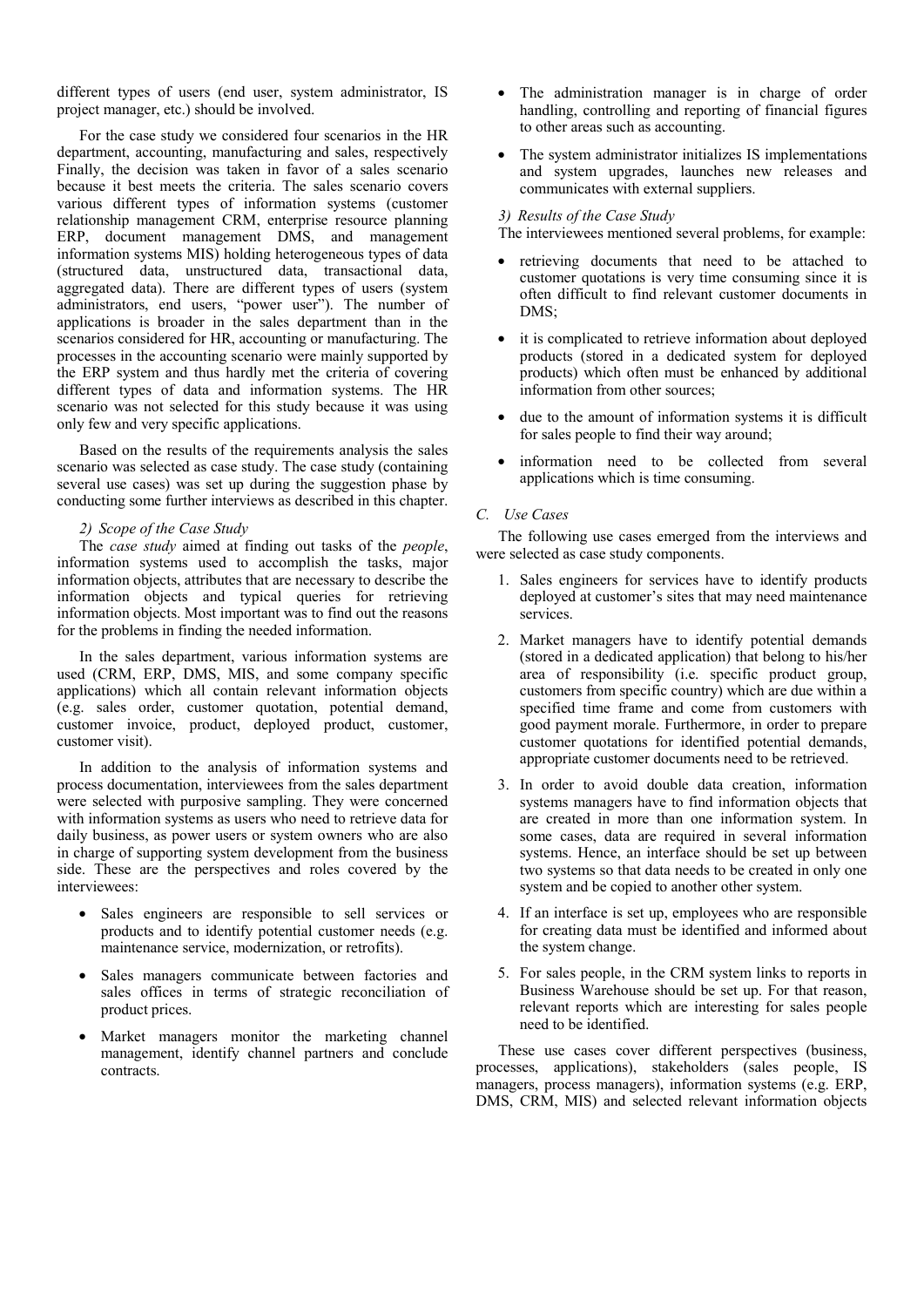(related to structured data such as product or potential demand and unstructured data, e.g. customer documents).

## IV. SUGGESTION: CONCEPTS AND RELATIONS FOR THE ONTOLOGY

For the information objects determined in the case study a metadata concept was defined during the suggestion phase. The concept models properties that describe the information object in order to make it searchable. In this step, standards provided by the Dublin Core Metadata Initiative (DCMI) were applied.

Afterwards, concepts and relations that describe information objects derived from the case study in an ontology were identified by asking competency questions [28].

#### *A. Metadata Concept*

The metadata concept was modeled as UML (Unified Modeling Language) class diagram with classes and attributes representing information objects and their properties.

For setting up the metadata concept, standards provided by the Dublin Core Metadata Initiative (DCMI) [33] were applied - for example properties of the Dublin Core Metadata Element Set (DCMES), Syntax Encoding schemes (SES) to determine the structure of property values and Vocabulary Encoding Schemes (VES) to specify vocabularies that may be used as property values of resources, i.e. information objects [34].

In the following an example is provided derived from the use case about the identification of potential demands and the preparation of customer quotations. For this use case the following information objects are relevant.

**Potential demand**: possible need of a customer in the future which is recorded in a dedicated information system.

**Product**: a good that is offered by the company to satisfy the customer's needs which is recorded in product master data and several other systems.

**Customer**: party that buys products of the company. Customers are recorded in customer master data and the ERP and CRM systems.

**Customer document**: a document (e.g. PDF file) which contains information that is relevant for the customer and can be attached to customer quotations. Documents are stored in a Document Management System (DMS).

**Customer quotation**: an offer to a customer for a certain product at a certain price. It is captured in the ERP and CRM systems.

The information objects and some of their properties are represented in a UML class model (Unified Modeling Language by the Object Management Group) shown in Fig. 1. UML terms correspond to DCMI terms as follows: Classes can be found in both UML and DCMI, they correspond to information objects. Classes group UML objects or DCMI resources (instances of classes). UML attributes listed within a class are DCMI properties for which its values are described using a Syntax Encoding Scheme. Connections between classes represent DCMI properties for which its values are determined by a Vocabulary Encoding Scheme; this means that resources of a specific class are allowed as property values to describe a resource.



Fig. 1. Selected information objects and their properties

The properties illustrated in Fig. 1 can hold any values which fulfill the specific syntax constraints.

Connections between classes represent DCMI properties for which its values are determined by a Vocabulary Encoding Scheme; this means that resources of a specific class are allowed as property values to describe a resource. For example, the information object's properties CustomerID, QuotationID, ProductID and PotentialDemandID can be covered with the identifier element from DCMES, and PD\_CreationDate and PD DueDate with the date element.

The numbers written next to the end of the connections (by the class that contains resources to be used as property values) indicate how often a property could be used  $-$  e.g. a customer quotation contains one or many customer quotation positions and each position is related to exactly one product. The attributes described above are needed to find information objects that fulfill some criteria, e.g. potential demands for a certain product or product group which were recorded after a specific date and before a certain due date and which belong to customers from only one particular country. Ontology queries of chapter VI Evaluation contain some of the properties introduced in Fig. 1.

## *B. Identification of Concepts and Relations for the Ontology*

For the development phase, the case study with its use cases built the basis for ontology modeling, respectively for the domain-specific ontology enhancement. In order to identify required concepts and relations, the method of [28] was applied: for each use case one or two competency questions (CQ) were formulated; the CQs were described according to a schema which contains the components input, assumptions, constraints and query; for each CQ it is explained briefly how the solution to the question is used (rationale) and what needs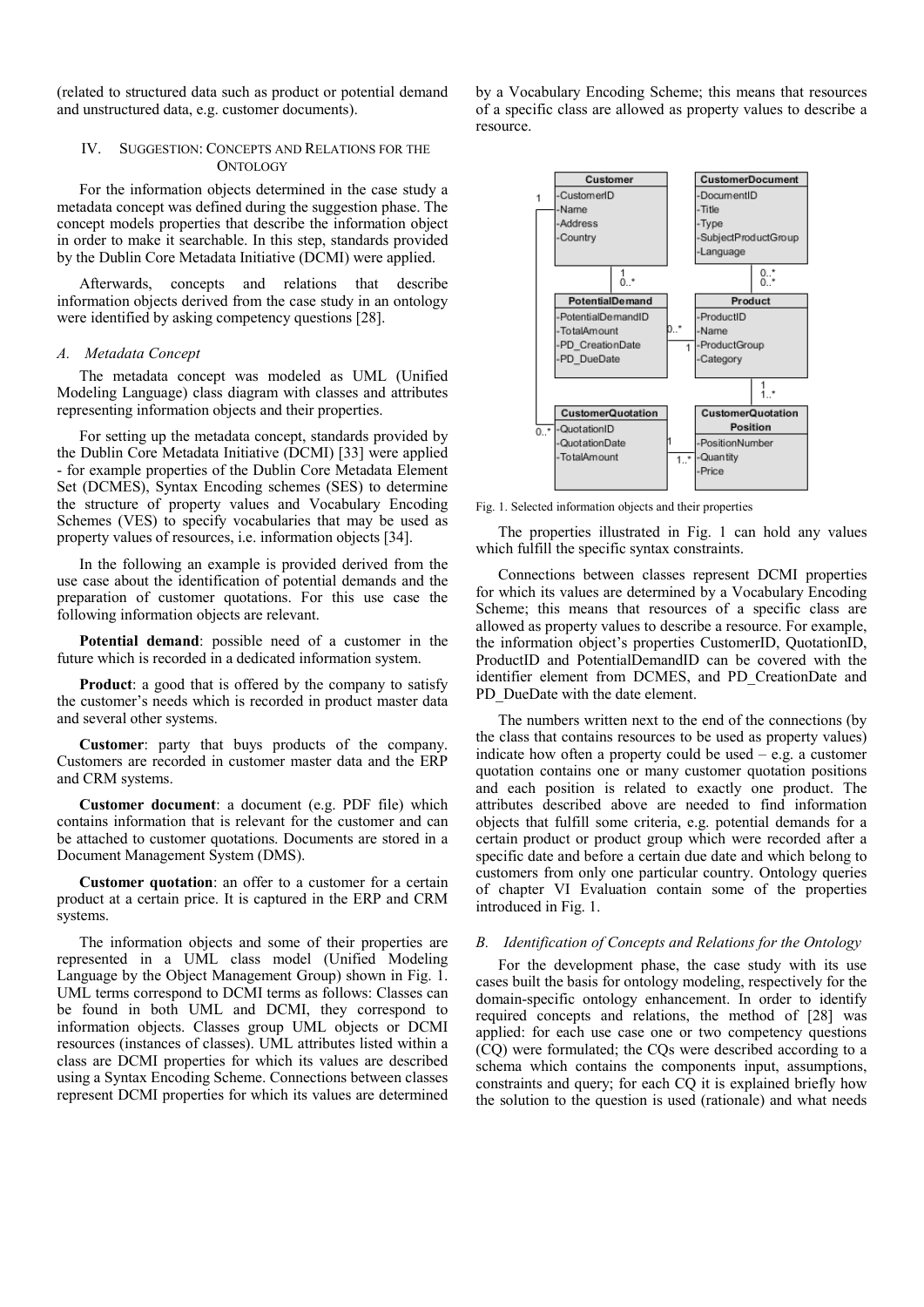to be known to answer the question (decomposition); finally, answers to the CQs indicate the needed concepts and relations.

In the following paragraphs we give examples of competency questions for two uses cases: The second use case is about the identification of potential demands and the preparation of customer quotations. The fifth use case that deals with reports from a business intelligence system (Business Warehouse) to be provided to sales people (introduced above).

## *C. Use Case 2: potential demands and customer quotations*

In the sales department, potential demands from customers in the future are captured in a dedicated system (Potential Demand and Quotations, PDQ). This is done, for example, when a sales manager during a customer visit learns about a planned project of the customer. Potential demand entries in PDQ comprise, among others, customer, product, and date when a certain demand will be due.

Based on potential demands recorded in the PDQ, the sales person has to identify potential demands for his/her area (certain product group, customer country) where the customer has good payment morale and should receive a quotation. Good payment morale means that the customer does not have too many overdue invoices. For this study, customer payment morale was assumed to be given, but it can be inferred based on information from the ERP system (e.g. days overdue of customer's open invoices). Identifying relevant potential demand is treated with CQ1

**CQ1**: Given potential demands and some constraints (product group, customer country, potential demand due date, potential demand creation date, and customer payment morale) for which potential demands a quotation should be prepared?

- *Rationale:* The solution to the question is used to identify potential demands from a specific responsibility area (product group, customer's country) that are due at a specific date and come from customers with a good payment morale (i.e. exclude customers with too high amount of overdue invoices) in order to prepare quotations. The solution of this CQ is used as input to the subsequent CQ.
- *Input:* potential demands
- *Assumptions:* Customer's payment morale can be good or bad
- *Constraints:* 
	- o Potential demand for products of a certain product group
	- o Customer country is Switzerland
	- o Potential demand due date is between 01.01.2013 and 31.03.2013
	- o Potential demand creation date is after 01.01.2011
	- o Customer's payment morale is good
- *Query:* What are the potential demands (e.g. described by product, customer, customer country, potential demand value, potential demand due date and creation date) that should be followed up with a quotation supposing the assumptions and the constraints?
- *Decomposition:* In order to answer the question, the following things need to be known – potential demand has due date and creation date, potential demand is related to product, potential demand has value, product is part of product group, potential demand is from customer, customer is located at country, and customer has payment morale.

After the potential demands were identified in CO1. relevant documents that are available to be attached to the customer quotation (response to a potential demand) must be found in the document management system (DMS) (e.g. technical descriptions, installation guides, or catalogues). This question is covered by CQ2.

**CQ2**: Given a potential demand and some constraints (document language, document category, related product, related product group, and document group) which documents are available to be attached to the quotation?

- *Rationale:* The solution to the question is used to identify documents that might be relevant for the quotation.
- Input: potential demand
- *Assumptions:* Document categories are installation guide, technical description, test report, catalogue, technical drawing, etc.
- *Constraints:* 
	- o Document language is German
	- o Document category is installation guide, technical description, test report, catalogue or technical drawing
	- o Document is related to product of potential demand
	- o Document is related to product group of product of potential demand
	- o Document belongs to document group customer documents
- *Query:* Which documents (e.g. described by title, related product, related product group) are available supposing the assumptions and the constraints?
- *Decomposition:* In order to answer the question, the following things need to be known – document belongs to category, document has language, document is related to product or product group, document has title, document belongs to document group, and results of CQ1.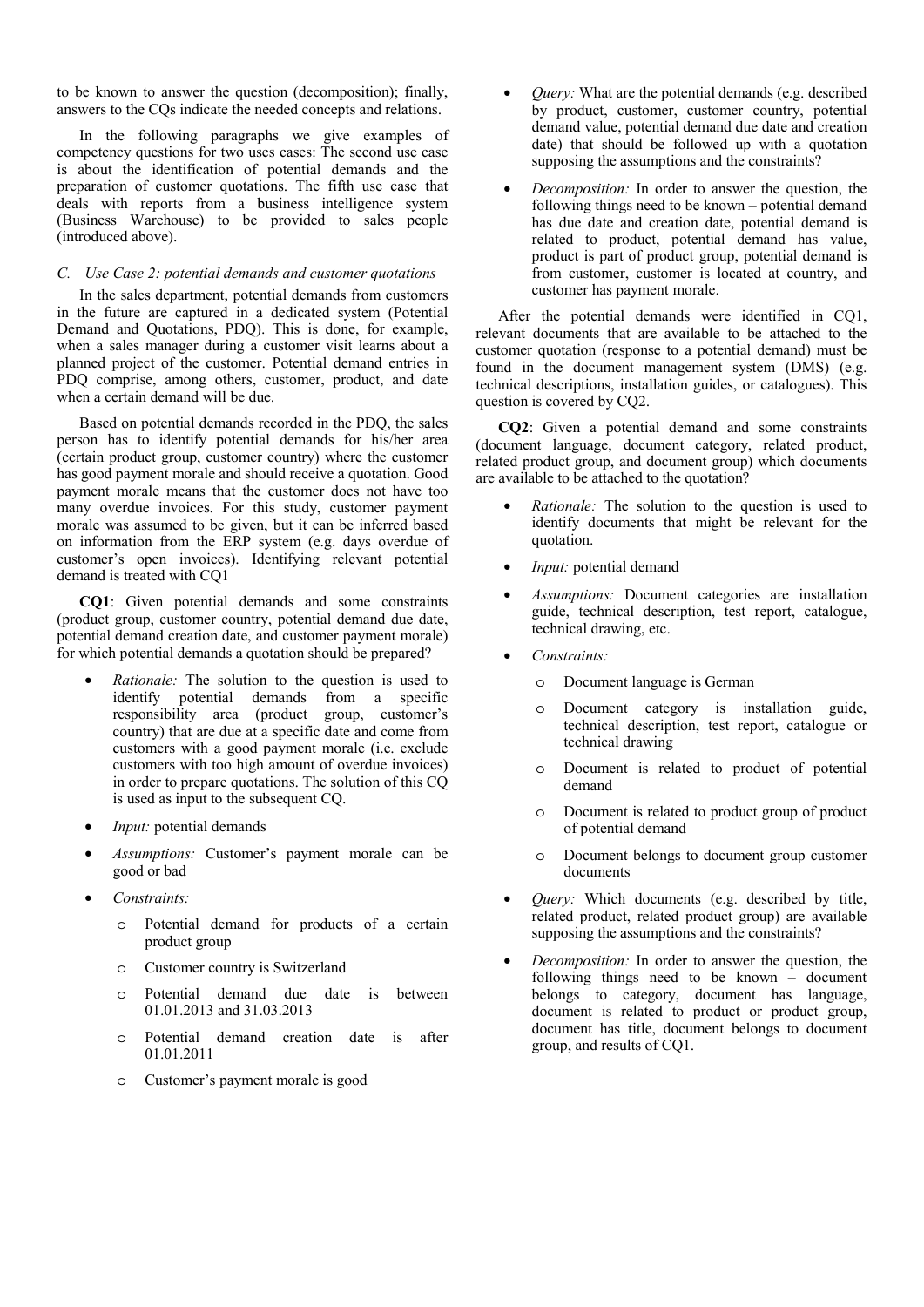#### *D. Use Case 5: Business Warehouse reports*

 The other use case to be described here in detail deals with sales managers who mainly use the CRM system for retrieving information required for their work. However, there is additional interesting information available in the Business Warehouse (BW) reports. These reports should be made easily accessible for sales persons by providing a link to the BW reports in the CRM. For this purpose, the IS manager has to find out which data objects are contained in the BW reports and which of those could be interesting for the sales team. Based on the results of this search, links to identified BW reports would be implemented in the CRM system.

In CQ3, data objects relevant for sales experts from a sales department are determined. A data object is assumed to be relevant if it realizes a business object that is accessed by a business function of the sales department. One constraint is set in order to limit data objects only to specific related business functions (e.g. only sales controlling, key account management, market management, but no functions that are in charge of clerical tasks). Another constraint restricts data objects to those with granularity "aggregated data", as business warehouse reports do not contain transactional data.

**CQ3:** Given an organizational unit and some constraints (business function, data object granularity) which data objects are relevant?

- *Rationale:* The solution to the question is used to identify business objects in the area of organizational unit sales department. The solution of CQ3 is used as input to CQ4.
- Input: organizational unit
- *Assumptions:* Data objects are relevant if they realize business objects accessed by business functions which belong to the organizational unit
- *Constraints:* 
	- o Business objects are accessed by business functions key account management, strategic account management, or sales controlling
	- o Data objects have granularity "aggregated data"
- *Ouery:* Which data objects (e.g. described by label, accessing business function) are interesting supposing the assumptions and the constraints?
- *Decomposition:* In order to answer the question, the following things need to be known – business function is assigned to organizational unit, business function accesses business object, business object is realized by data object, data object has granularity.

Afterwards, based on data objects retrieved from CQ3, the next competency question CQ4 determines which application functions (i.e. business warehouse reports) have access to a data object. Since for this purpose only the BW reports are of interest (but not application functions of other application components), the application component BW is set as a constraint.

**CQ4:** Given a data object and some constraints (application component) which application functions access the data object?

- *Rationale:* The solution to the question is used to identify application functions (i.e. BW reports) that cover relevant data objects identified in CQ3.
- *Input:* Data object
- *Assumptions:* BW report is an application function
- *Constraints:* Application functions are assigned to application component Business Warehouse
- *Ouery:* Which application functions (e.g. described by label, accessed data object) are relevant supposing the assumptions and the constraints?
- *Decomposition:* In order to answer the question, the following things need to be known – results of CQ3, data object is accessed by application function, and application function is assigned to application component.

## V. DEVELOPMENT: ONTOLOGY IMPLEMENTATION

For implementation in the development phase we re-used the enterprise ontology ArchiMEO [29]. The concepts, relations and instances identified with competency questions were integrated into ArchiMEO to build a domain-specific version called ArchiMEO SALE. Some concepts and relations already existed and were reused; missing ones were added to ArchiMEO. ArchiMEO is publicly available on https://github.com/ec-ikm/ArchiMEO under a Creative Commons Attribution-ShareAlike 3.0 Unported License. Concepts, relations and concrete instances were created in the ontology software TopBraid [35] and formally modeled with RDFS 3.0 (Resource Description Framework Schema).

RDF statements have the form of triples: a triple consists of a subject, a predicate and an object; subject and object are classes (or concepts) and predicate refers to the property (or relation) between subject and object [36]. Properties can be distinguished into data type properties used to connect instances with data values and object properties to connect instances with instances [37]. Data type properties correspond to Syntax Encoding Schemes and object properties to Vocabulary Encoding Schemes as described in chapter IV.

Names of subjects, predicates and objects start with prefixes. In ArchiMEO they differ depending on the development phase where classes or properties originate from. For example the prefix "top:" is used for generic classes and properties of the top level ontology (e.g. location, time, or event), "archi:" namespace is used to mark classes and properties that come from ArchiMate (e.g. business object, application component, or business actor), "eo:" refers to enterprise ontology classes and properties, "elements:" is applied for properties according to DCMES. Classes and properties that are needed for the domain-specific sales ontology, but are not yet available within ArchiMEO are added with prefix "sale:".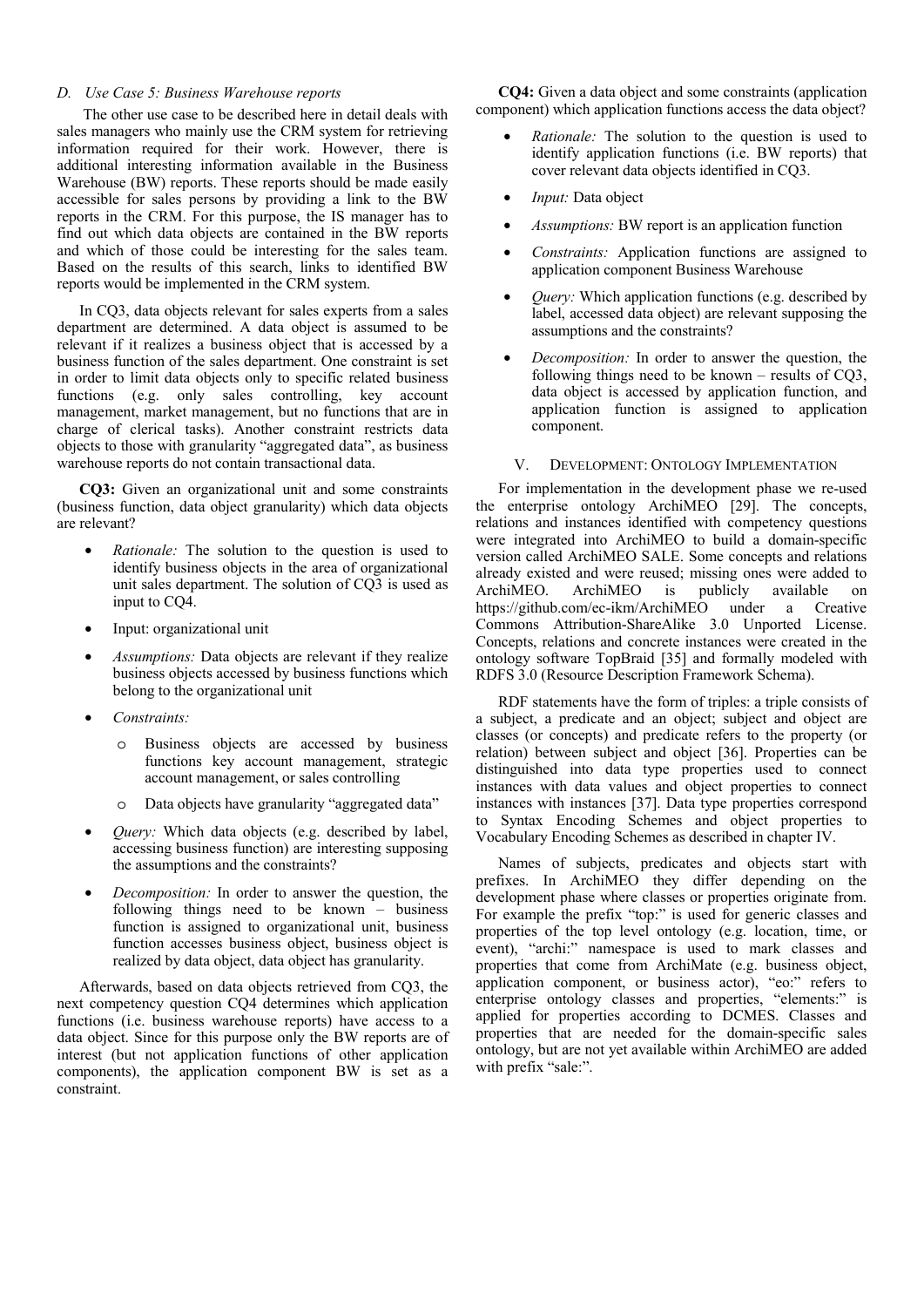Names of classes (subjects or objects) can be distinguished from names of properties based on the part of speech which is used and on the first letter after the prefix. Class names are nouns and start with a capital letter. Property names are small sentences containing a noun, a verb and another noun. They can be compared to predicates of a triple indicating how a specific subject and a particular object are connected to each other.

During the ontology implementation, after instances were created for the concepts, also results expected from ontology evaluation queries (conducted in the evaluation phase according to competency questions) were defined.

The example introduced above is continued in the following paragraphs. Both competency questions for the second and fifth use case are depicted as UML class diagram showing required classes and properties, as well as ArchiMEO parent classes. These diagrams include several elements – blue and grey boxes represent classes, data type properties are listed as attributes within classes, association relationships denote object properties, specialization relationships indicate subclasses and parent classes. Blue classes are applied in the use cases and contain instances. Grey classes depict superior classes in the hierarchy of ArchiMEO. Attributes of classes representing data type properties show prefixes only in the first attribute. Subsequent attributes have the same prefix as the first one.



Fig. 2. Competency question 1, illustrated as UML class diagram

## *A. Use Case 2: potential demands and customer quotations*

To find the solution to CQ1, the classes and properties illustrated in Fig. 2 were required: existing classes eo:Customer and eo:LegalEntity were reused and additional classes sale:PowerProduct, sale:PotentialDemand and sale:Product-Group were added.

The second part of this use case, respectively CQ2 is required to find documents that are related to products of identified potential demands or corresponding product group and fulfill other conditions such as document language, document category, or document group.



Fig. 3. Competency question 2, illustrated as UML class diagram

As depicted in Fig. 3, ArchiMEO provides the class foaf:Document under which for ArchiMEO SALE several subclasses (that represent document category) were added – sale:TestReport, sale:InstallationGuide, sale:Technical-Description, sale:TechnicalDrawing, and saleCatalogue. For CQ2 the class sale:DocumentGroup was added as a further sub-class of archi:Grouping to model specific groups of documents. In this use case, only the document group "customer document" was required. However, in other cases further document groups may be necessary, for example, internal sales documents to mark those documents that are confidential and must not be published (e.g. price lists), or documents from human resources department.

## *B. Use Case 5: Business Warehouse reports*

In order to solve CQ3 the classes eo:OrganisationalUnit, archi:BusinessFunction, archi:BusinessObject (respectively its sub-classes, e.g. eo:Sale), and archi:DataObject (resp. sub-class eo:DataSet) are required. A business function "is defined as a unit of internal behavior that groups behavior according to, for example, required skills, knowledge, resources, etc. and is performed by a single role within the organization"[21].

These classes are all provided by ArchiMEO, so no additional classes were needed, see Fig. 4. This use case applies class archi:BusinessFunction in order to set a constraint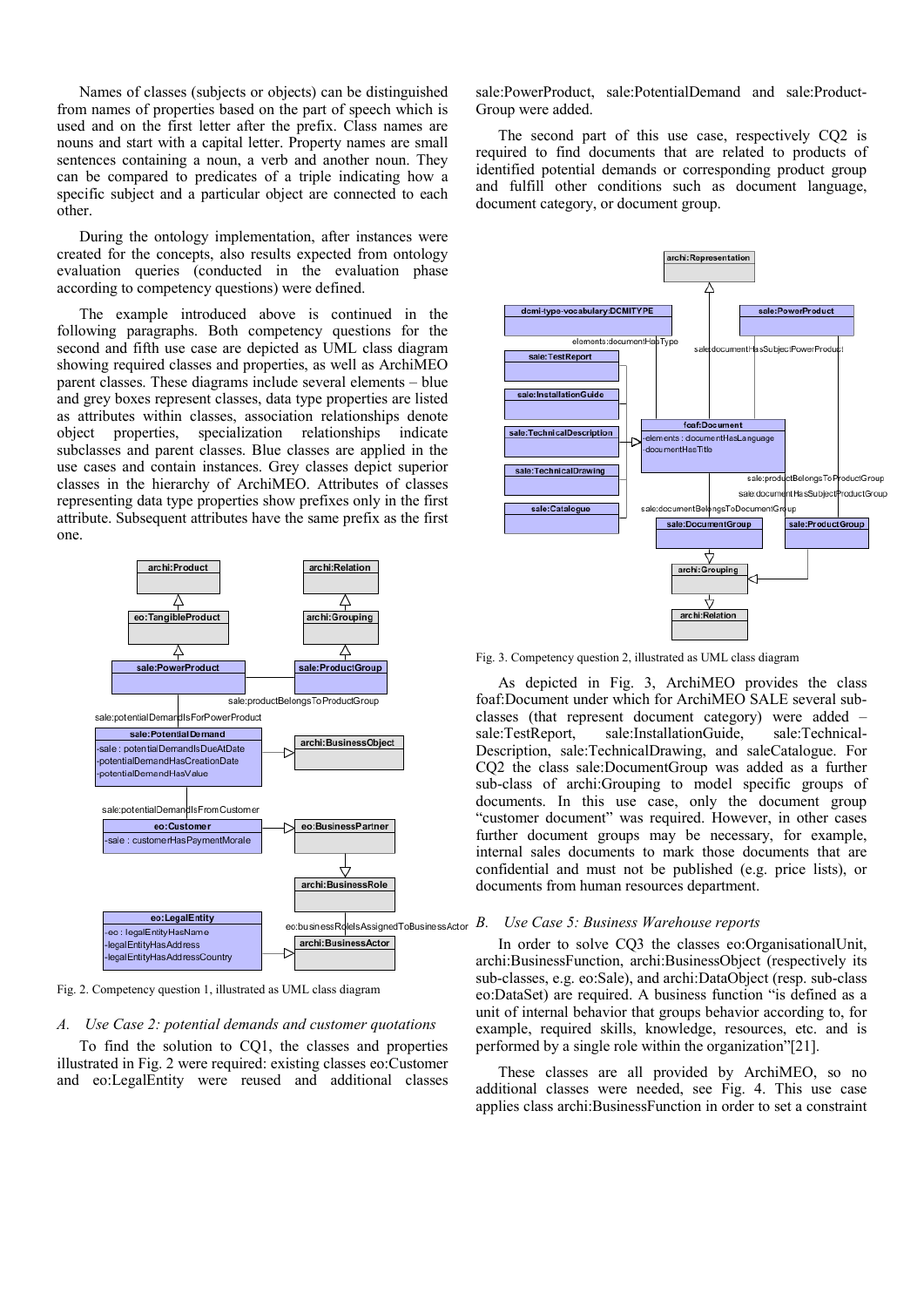on certain business functions (e.g. sales controlling and key account management) that are assigned to the organizational unit (sales department).



Fig. 4. Competency question 3, illustrated as UML class diagram

In order to connect the classes eo:OrganisationalUnit, archi:BusinessFunction and archi:BusinessObject, the properties sale:businessFunctionIsAssignedToOrganisational-Unit and sale:businessObjectIsAccessedByBusinessFunction were created.

The second part of this use case is depicted in Fig. 5. It covers CQ4 and requires the classes archi:DataObject, archi:ApplicationFunction and archi:ApplicationComponent.

Business Warehouse reports are considered to be application functions which, according to[21], access and operate on data objects. Application functions are performed by an application component (in this case Business Warehouse) that is defined as "a modular, deployable, and replaceable part of a system that encapsulates its contents and exposes its functionality through a set of interfaces"[21]. Also, for this use case no new classes were created, but only the object property sale:applicationFunctionIsAssignedToApplicationComponent was added as a sub-property of the generic archi:isAssignedTo property.

## VI. EVALUATION

The evaluation of our approach was based on the competency questions determined within the case study. In order to proof the concept, for each use case evaluation queries were performed on ArchiMEO SALE implemented in TopBraid using the RDF query language SPARQL. Afterwards the query results were compared to expected results defined during the ontology implementation. All actual query results have met the expected results.



Fig. 5. Competency question 4, illustrated as UML class diagram

Finally, in order to evaluate the artifact w.r.t. its usefulness, the results were presented to practitioners previously interviewed for the case study. They confirmed that an enterprise architecture describing the various information systems and its data, represented in an ontology would be beneficiary. Instead of distributing queries over several different information systems one complex query can be executed. Hence, time for searching the needed information can be reduced significantly.

 To continue the example use cases about the identification of potential demands in order to prepare customer quotations and about the identification of BW reports relevant for sales people, the SPARQL queries are explained in the following paragraphs.

#### *A. Use Case 2: potential demands and customer quotations*

 Competency questions CQ1 and CQ2 were combined into one single query for this use case. Instances of class sale:PotentialDemand were given as input. The query result delivered instances of class sale:PotentialDemand and certain sub-classes of foaf:Document (sale:TestReport, sale: InstallationGuide, sale:TechnicalDescription, sale:Technical-Drawing, sale:Catalogue).

The SPARQL query (illustrated in Fig. 6) contains an inner query covering CQ1 and an outer query for CQ2. The results, potential demand instances fulfilling the constraints of the inner query, are given as input to the outer query. Constraints of the inner query are defined by FILTER keyword for several variables and by giving a concrete value to property sale:productBelongsToProductGroup. Constraints of the outer query also use the FILTER keyword for some variables and assign a value to property sale:documentBelongsTo-DocumentGroup. Furthermore, there is a constraint connecting two property value assignment with the UNION keyword. The latter is necessary to find documents that belong either to a product of product group "Circuit Breakers" or directly to product group "Circuit Breakers".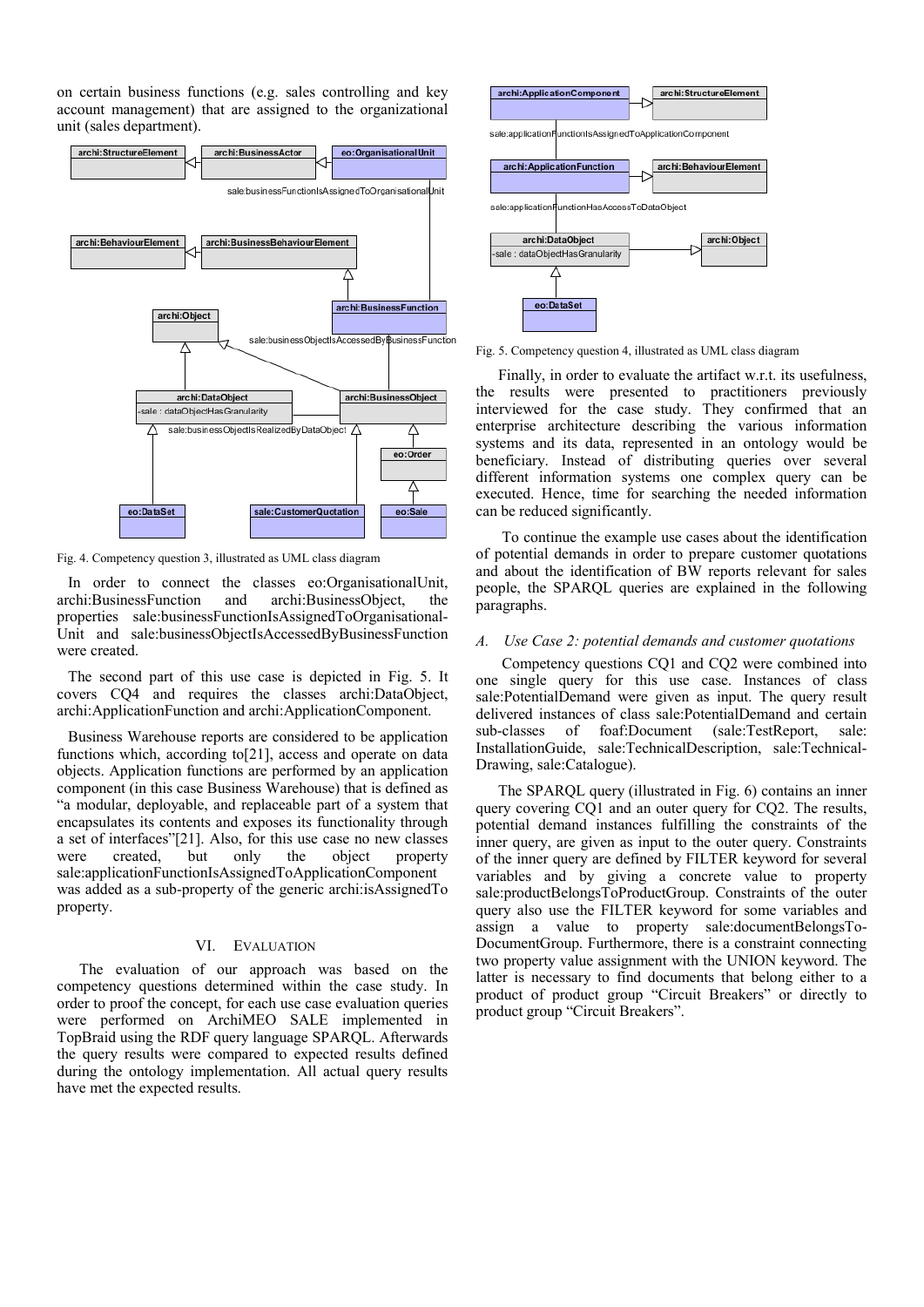

Fig. 6. SPARQL query for competency questions 1 and 2

#### *B. Use Case 5: Business Warehouse reports*

 For this use case two different queries were done. The first one selected all archi:BusinessFunction instances that are assigned to eo:OrganisationalUnit "SalesLVProducts" (input) – see Fig. 7. Since not all business functions need BW reports, only selected instances are used as input to the next query, for example key account management or sales controlling.

| SELECT <sup>*</sup>                                                              |
|----------------------------------------------------------------------------------|
| <b>WHERE {</b>                                                                   |
|                                                                                  |
| ?businessFunction sale:businessFunctionIsAssignedToOrganisationalUnit ?orgUnit . |
| <b>FILTER</b> (?orgUnit = sale:SalesLVProducts) Input                            |
|                                                                                  |

#### Fig. 7. Preparatory SPARQL query for the fifth use case

Fig. 8 illustrates the main SPARQL query for the fifth use case. It is also composed of an inner query and an outer query. Input is defined with a FILTER (in the inner query) containing selected archi:BusinessFunction. Since the inner query result does not need to deliver data objects that are related to all of the input instances, they are connected with logical OR operator "||". The result of the inner query (instances of archi:DataObject) is given to the outer query as input.

In the outer query, the second constraint is set by selecting only instances that are related to instance "BusinessWarehouse" of class archi:ApplicationComponent.

Finally, in order to evaluate the artifact w.r.t. its usefulness, the results were presented to practitioners previously interviewed for the case study. They confirmed that an enterprise architecture describing the various information systems and its data, represented in an ontology, would be beneficiary. Instead of distributing queries over several different information systems one complex query can be

executed. Hence, time for searching the needed information can be reduced significantly.



Fig. 8. SPARQL query for competency questions 3 and 4

#### VII. CONCLUSION

Generally, in order to close the gap between information objects and enterprise ontologies, it must be determined where to store both the metadata concepts and the metadata themselves and how to connect them with the enterprise ontology. This is, for example, storing the metadata and the metadata concept in a separated repository vs. integrating the concept into the ontology. There are several approaches to connect ontologies with information objects (e.g. by translating SPARQL queries to other query languages that can access corresponding information systems [38] or by mapping RDB schemas to ontologies [39]). However, this research focused on the conceptual integration whereas the technical implementation of a connection between ontology and information systems was out of scope.

Our approach shows that it is possible and beneficiary to characterize information systems and its data in an enterprise architecture description represented in an ontology. This enterprise ontology can be queried in order to access information stored in the distributed information systems.

Moreover, this paper validates that ArchiMEO provides a sound model of the enterprise architecture as it is based on the ArchiMate standard. The fact that information objects can be connected with an Enterprise Architecture does not depend on the underlying domain of the company. ArchiMEO can be regarded as an enterprise upper ontology. It is suitable as a basis and extendable by domain-specific concepts and relations for a concrete scenario (including elements like processes, applications, business actors, or business objects). So every enterprise could apply ArchiMEO to describe their enterprise architecture and metadata of information objects in order to retrieve them from the respective information systems. Therefore, the approach applied in this research study is considered as generalizable and could be followed by other enterprises to develop a domain-specific ontology containing a metadata concept for selected information objects.

This paper illustrates how the enterprise ontology can be modeled, how metadata of information objects can be described and how the metadata schema can be integrated into ArchiMEO.